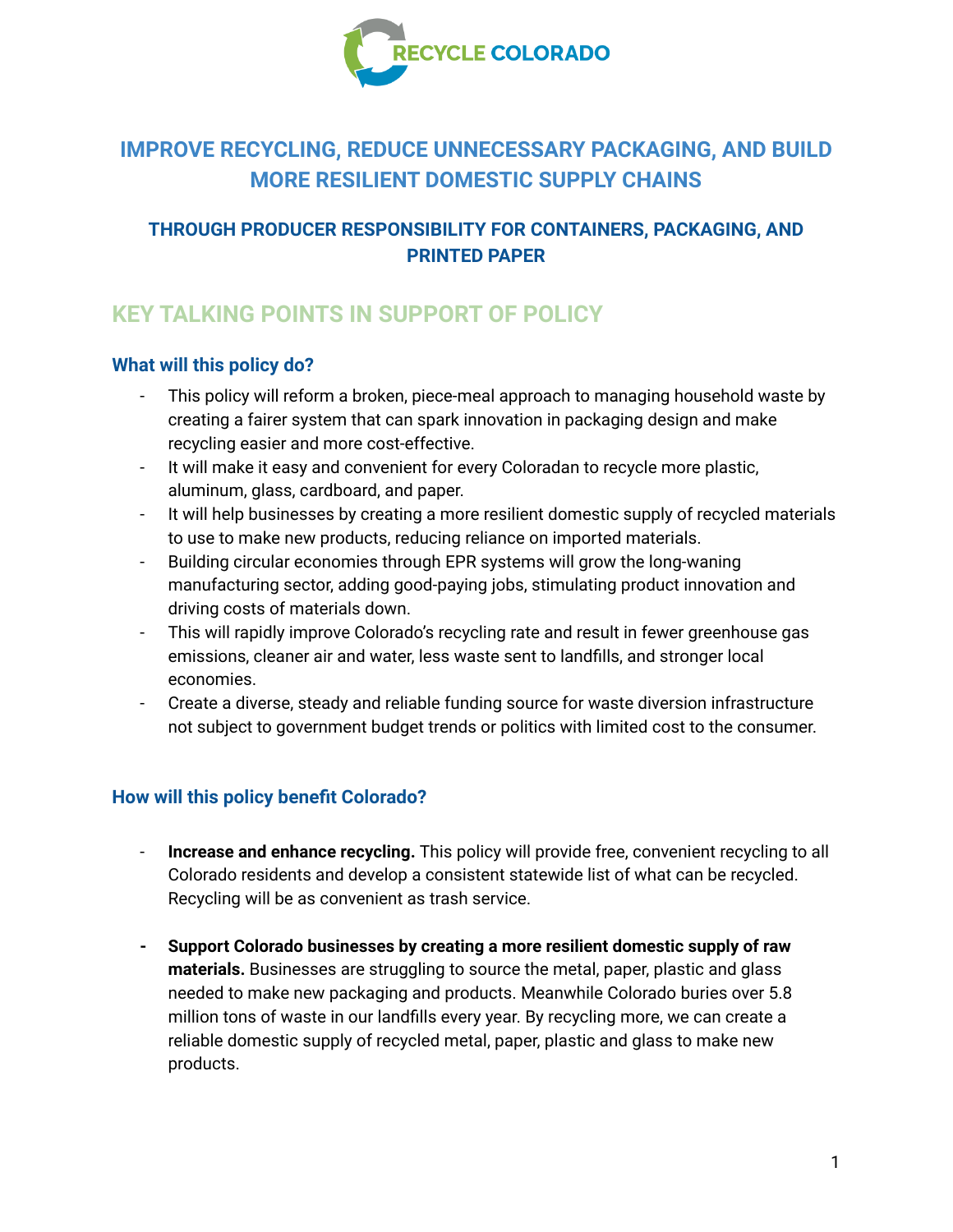

- **- Invigorate Colorado's manufacturing sector economy.** By providing clean recycled materials for manufacturing, Colorado will be a unique supply center for processors and manufacturers to source material and establish operations. Paired with the End-Market Development Center, this element will close a critical gap in the circular supply chain.
- **Reduce climate pollution.** Every one ton of materials recycled saves nearly three tons of carbon emissions. By recycling just 10% more, Colorado could save more than 450,000 tons of carbon emissions annually, the equivalent of taking nearly 100,000 additional cars off the road every year.
- **Save money for local governments.** Producer responsibility for containers and packaging can reduce or eliminate the money local governments currently spend to operate curbside recycling programs or recycling drop-off centers, potentially saving tens to hundreds of thousands of taxpayer dollars per year.
- **- Reduce unnecessary packaging and reduce plastic pollution.** Companies will be charged based on the amount and type of packaging used. The less packaging a company uses, the less they will pay. There are also incentives to move companies toward using more reusable, recyclable and less toxic packaging.
- **Improve equity in recycling.** Recycling across the state is generally more convenient in more affluent communities and among single-family homes. Most apartment residents lack onsite recycling services, creating a service inequity between single-family homes and multifamily residences. Many communities cannot afford to provide recycling drop-off centers and rural areas face significantly higher costs. This policy will create a sustainable funding system to support convenient, equitable recycling for all residents regardless of income, housing type or demographics.

#### **Who are the primary supporters of this policy?**

This policy is supported by a broad, bipartisan coalition including:

- **Local governments** from around the state that want to provide better recycling services and reduce costs.
- **Recycling industry members** that want to make recycling more consistent, cost-effective and financially sustainable for all Colorado residents and businesses.
- **Consumer goods companies and industry groups** committed to the sustainability of their packaging and secure more recycled materials to use to make their products.
- **Environmental organizations and other nonprofits** that want to reduce climate pollution, unnecessary plastics and overall waste.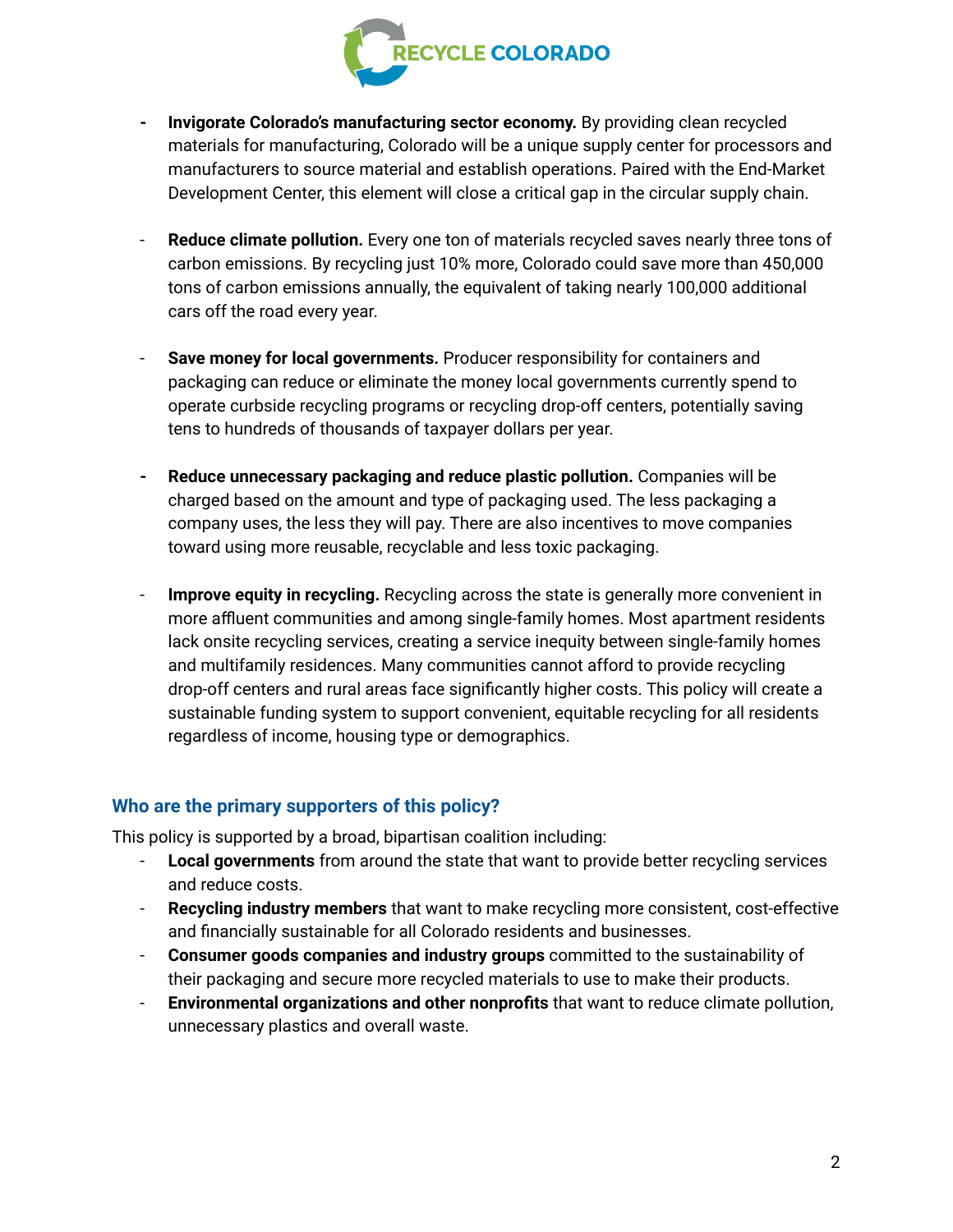

#### **Where is this policy in place and how is it working?**

- Over 40 countries and provinces have producer responsibility policies for containers and packaging materials, and Maine and Oregon adopted the first US policies in 2021. Colorado's producer responsibility program for paint, run by PaintCare, has successfully increased paint recycling and saved municipalities tens of thousands of dollars per year since implementation in 2015.
- Colorado will be on the leading edge of producer responsibility policies for packaging in the U.S. At least 7 other states are expected to introduce this policy in 2022 including Washington, Maryland, Vermont, New York, Connecticut, Massachusetts, and Illinois.

### **Are businesses supportive of this policy?**

Over 100 global [companies](https://plastics.ellenmacarthurfoundation.org/epr) support producer responsibility policies to increase recycling, reduce plastic pollution, and help strengthen local economies. These companies, and many others, are struggling with massive disruptions in the global supply chain that have made it challenging to secure the raw materials to make their products. Stronger local recycling programs will create a more stable, domestic supply of raw materials such as aluminum cans, paper, and plastic bottles to make new products. Companies want more recyclable materials than are currently collected and are supporting producer responsibility policies to help bridge this gap. In addition, these companies have made strong commitments to recycling as part of their corporate sustainability goals.

#### **How will a producer responsibility system work?**

- Companies that sell plastic, metal, glass, paper and other forms of containers, packaging and food serviceware would be required to pay for a statewide recycling system to recycle their products. The companies would come together to form an independent non-profit organization, called a producer responsibility organization (PRO), to coordinate, fund, and manage this statewide recycling system. Companies will pay membership dues to the PRO based on the amount and type of packaging sold in Colorado. The PRO will create one consistent statewide list of what can be recycled, and then the PRO will pay private companies and local governments to operate recycling collection and processing programs. The PRO will cover 100% of the costs of recycling, including consumer education and government oversight of the program. The state agency will oversee the PRO. An advisory council will be established, composed of local governments, recycling companies, nonprofits and other key stakeholders, to help the state oversee the program and to ensure the PRO system meets the needs of local Colorado communities and businesses.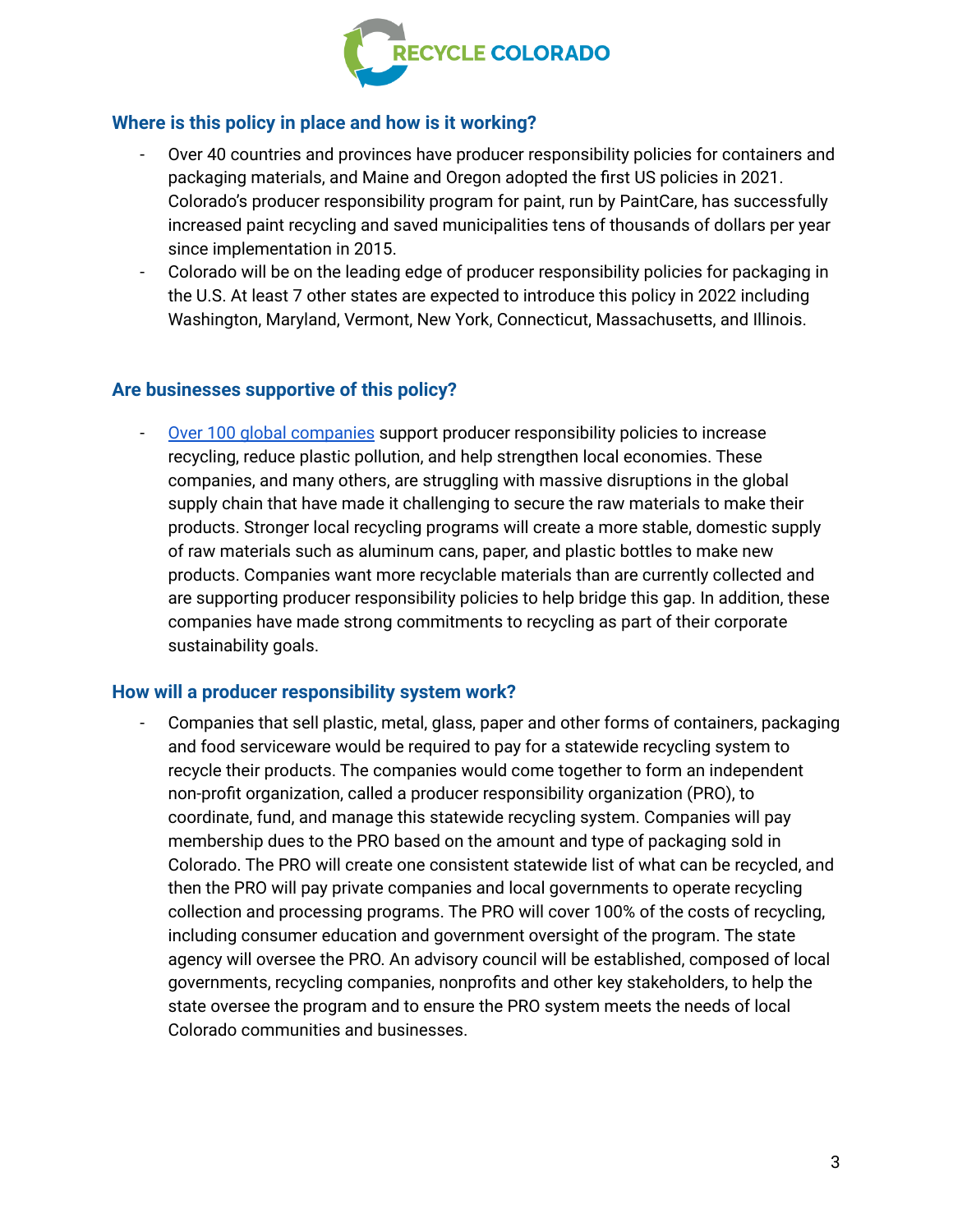

#### **How was this policy developed?**

- In 2018, the Colorado legislature convened an interim committee focused on advancing recycling and zero waste solutions. As a result of this work, in 2019 the legislature adopted SB20-055, which required CDPHE to conduct a literature review of producer responsibility programs and make recommendations on policies for Colorado.
- In 2021, CDPHE conducted a study and stakeholder process and then released its findings.
- Recycle Colorado, the statewide membership organization representing municipalities, recyclers and companies, held a series of stakeholder meetings to develop producer responsibility principles and released these principles in October 2021.
- Since October, the bill sponsors have held extensive 1:1 and broad stakeholder meetings with a diversity of stakeholders.
- The legislation was modeled after the producer responsibility policy introduced in New York state in 2021 (SB1185C). While this policy was not adopted in New York, it underwent the most extensive stakeholder process of all producer responsibility bills to date and represented a viable model that could apply to Colorado's recycling and government system. Changes were made to the policy to reflect Colorado statute as well as the strong role of the private industry in running Colorado's recycling programs.

#### **Will this raise prices for consumers?**

- Producer Responsibility programs are in place in over 40 countries and provinces, and some have been around for nearly three decades. All of the available evidence shows that producer responsibility programs do not lead to a noticeable increase in consumer prices based on research on similar [programs](https://www.oregon.gov/deq/recycling/Documents/rscRRSconsumer.pdf) throughout Canada and Europe. Since the cost to companies required to participate typically works out to be fractions of a penny per container, producer responsibility programs do not directly cause increased prices for consumers. [According](https://www.forbes.com/advisor/investing/why-is-inflation-rising-right-now/) to Forbes, there are many factors currently contributing to inflation and rising prices for consumers. This includes shortages in the supply chains due to the pandemic and the increased costs of labor. These factors have a far greater impact on the price of goods than the funding used to support recycling.
- In addition, recycling will be provided at no charge to residents and businesses. This means those households and businesses who currently pay for recycling services will save money, and residents and businesses without recycling currently will be provided with new services for no charge.

#### **Who is expected to oppose this policy?**

- Over the past few years, there has been broad stakeholder alignment around the need for producer responsibility policies for containers, packaging and paper products across the U.S. **There is almost no opposition to the principles of producer responsibility and the**